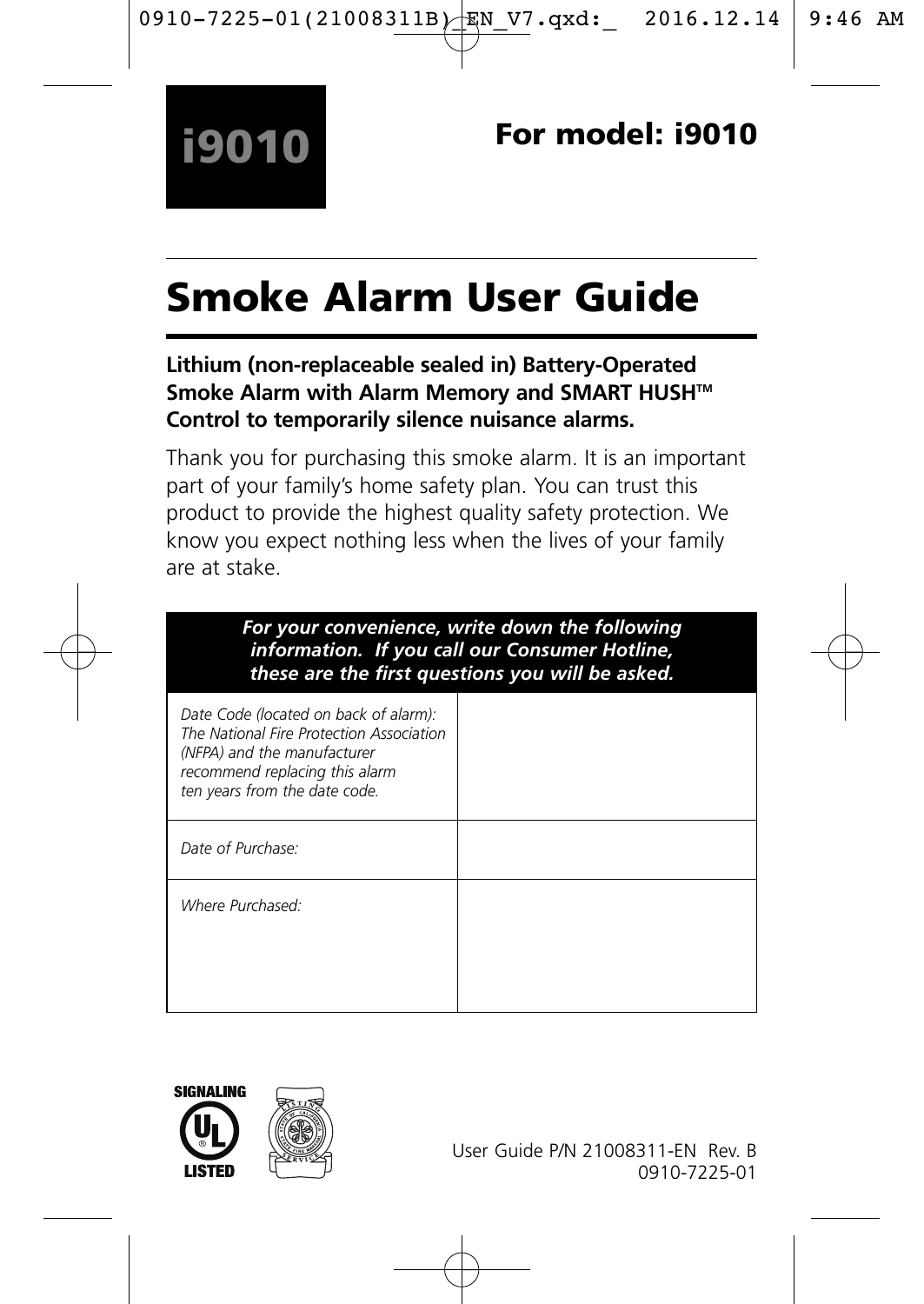This alarm detects products of combustion using the ionization technique. It contains 0.9 microcurie of Americium 241, a radioactive material (see Section 9). Distributed under U.S. NRC License No. 32-23858-01E. Manufactured in compliance with U.S. NRC safety criteria in 10 CFR 32.27. The purchaser is exempt from any regulatory requirements. Do not try to repair the smoke alarm yourself. Refer to the instructions in Section 12 for service.

#### **IMPORTANT! READ ALL INSTRUCTIONS BEFORE INSTALLATION AND KEEP THIS USER GUIDE NEAR THE ALARM FOR FUTURE REFERENCE.**

## CONTENTS OF THIS USER GUIDE

- **1 -- RECOMMENDED LOCATIONS FOR SMOKE ALARMS**
- **2 -- LOCATIONS TO AVOID**
- **3 -- INSTALLATION INSTRUCTIONS**
- **4 -- OPERATION AND TESTING**
- **5 -- NUISANCE ALARMS**
- **6 -- BATTERY**
- **7 -- PERMANENTLY DISABLE ALARM / DISCHARGE BATTERY**
- **8 -- MAINTENANCE**
- **9 -- LIMITATIONS OF SMOKE ALARMS**
- **10 -- GOOD SAFETY HABITS**
- **11 -- NRC INFORMATION**
- **12 -- NFPA PROTECTION STANDARD 72**
- **13 -- CALIFORNIA STATE FIRE MARSHAL REQUIRED INFORMATION**
- **14 -- FCC**
- **15 -- SERVICE AND WARRANTY**

## 1. RECOMMENDED LOCATIONS FOR ALARMS

- Locate the first alarm in the immediate area of the bedrooms. Try to monitor the exit path as the bedrooms are usually farthest from the exit. If more than one sleeping area exists, locate additional alarms in each sleeping area.
- Locate additional alarms to monitor any stairway as stairways act like chimneys for smoke and heat.
- Locate at least one alarm on every floor level.
- Locate an alarm in every bedroom.
- Locate an alarm in every room where electrical appliances are operated (i.e. portable heaters or humidifiers).
- Locate an alarm in every room where someone sleeps with the door closed.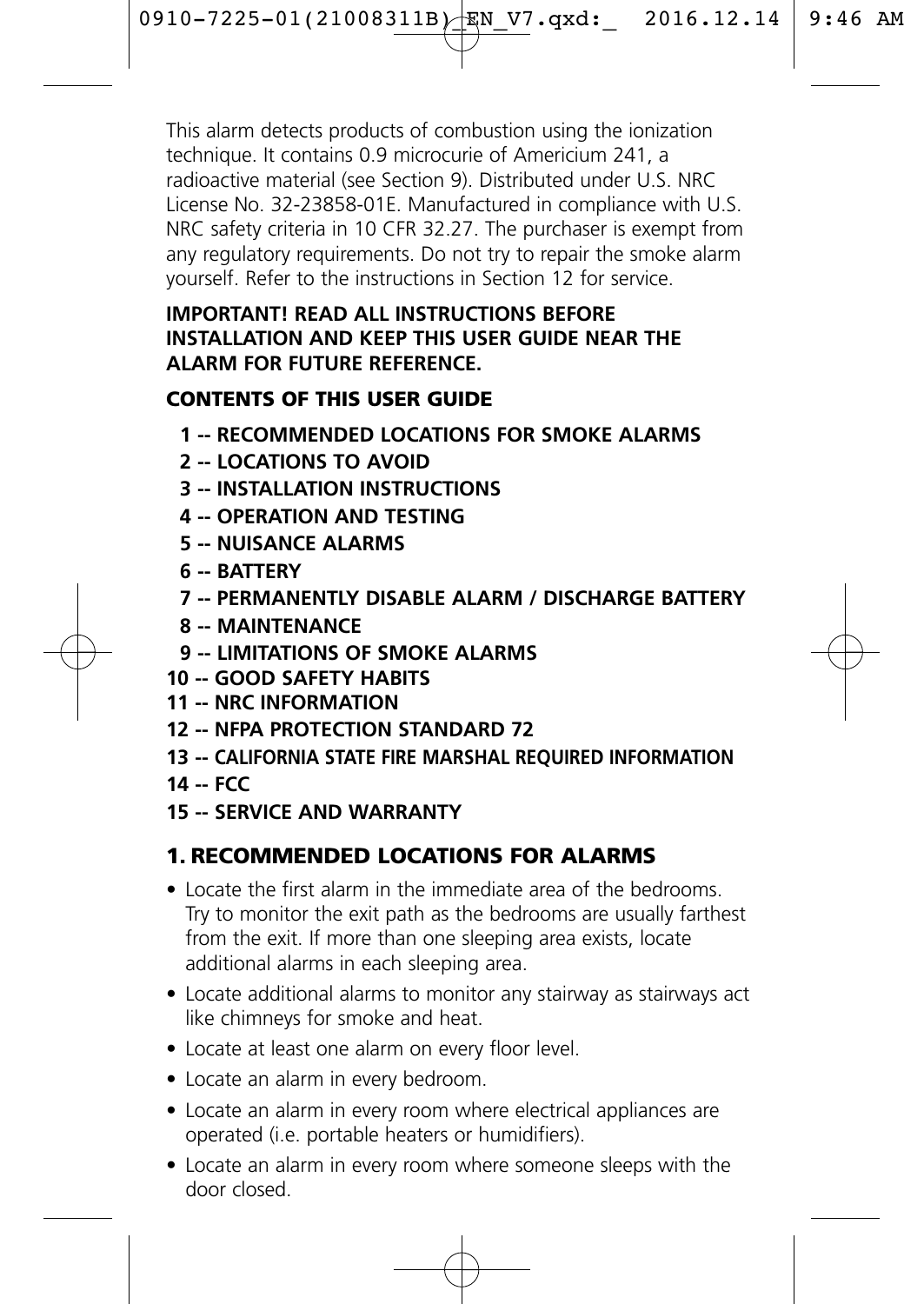- The closed door may prevent an alarm not located in that room from waking the sleeper.
- Smoke, heat, and combustion products rise to the ceiling and spread horizontally. Mounting the smoke alarm on the ceiling in the center of the room places it closest to all points in the room. Ceiling mounting is preferred in ordinary residential construction.
- For mobile home installation, select locations carefully to avoid thermal barriers that may form at the ceiling. For more details, see MOBILE HOME INSTALLATION below.
- When mounting an alarm on the ceiling, locate it at a minimum of 4" (10 cm) from the side wall (see figure 1).
- When mounting the alarm on the wall, use an inside wall with the top edge of the alarm at a minimum of 4" (10 cm) and a maximum of 12" (30.5 cm) below the ceiling (see figure 1).
- Put smoke alarms at both ends of a bedroom hallway or large room if the hallway or room is more than 30 feet (9.1 m) long.

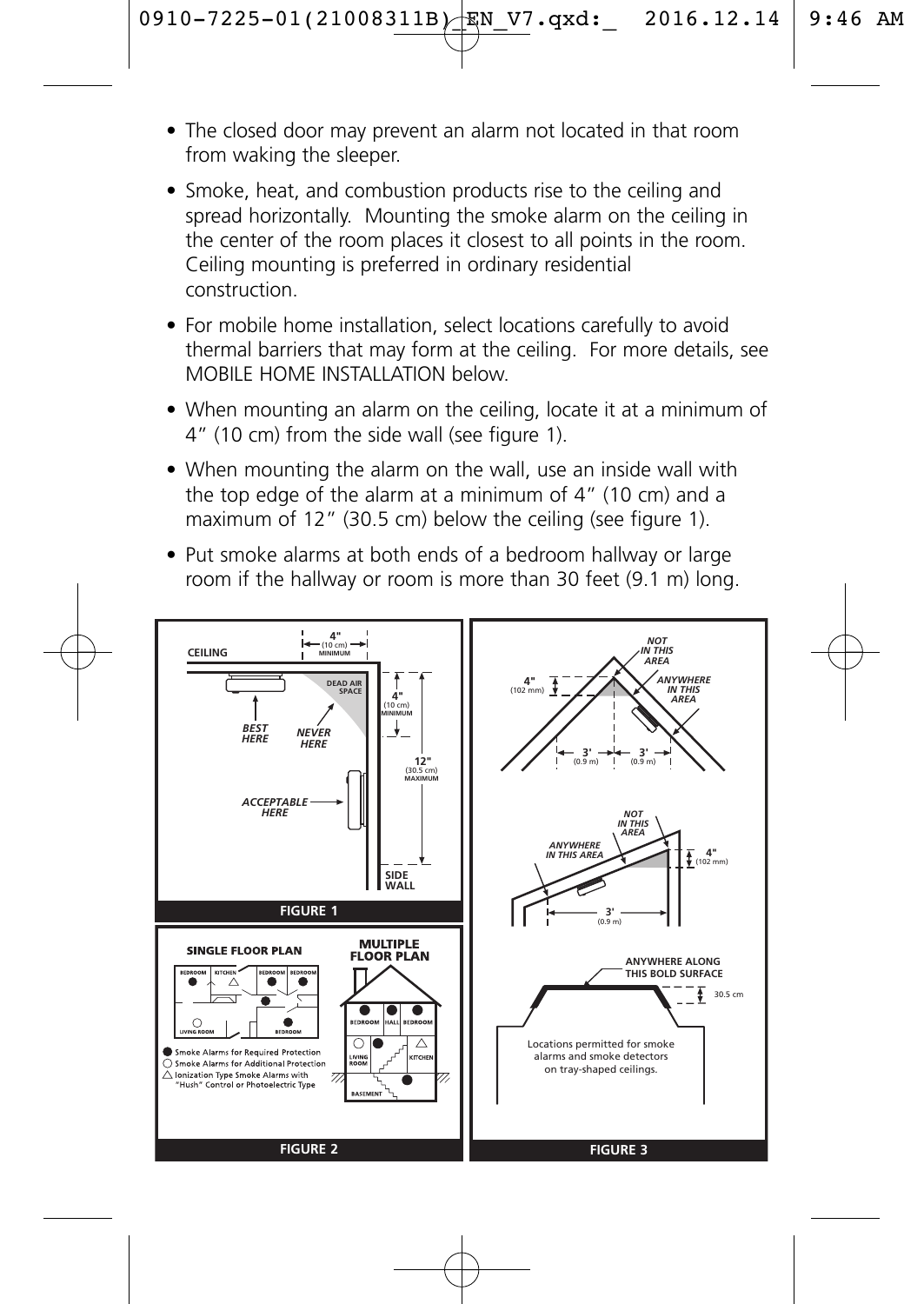• NFPA 72 states: "Smoke alarms in rooms with ceiling slopes greater than 1 ft in 8 ft (.3m in 2.4 m) horizontally shall be located on the high side of the room." NFPA 72 states: "A row of detectors shall be spaced and located within 3 ft (0.9m) of the peak of the ceiling measured horizontally."

## **MOBILE HOME INSTALLATION**

Modern mobile homes have been designed and built to be energy efficient. Install smoke alarms as recommended above (see figures 1 and 2).

In older mobile homes that are not well insulated compared to present standards, extreme heat or cold can be transferred from the outside to the inside through poorly insulated walls and roof. This may create a thermal barrier which can prevent the smoke from reaching an alarm mounted on the ceiling. In such units, install the smoke alarm on an inside wall with the top edge of the alarm at a minimum of 4" (10 cm) and a maximum of 12" (30.5 cm) below the ceiling (see figure 1).

If you are not sure about the insulation in your mobile home, or if you notice that the outer walls and ceiling are either hot or cold, install the alarm on an inside wall. For minimum protection, install at least one alarm close to the bedrooms. For additional protection, see SINGLE FLOOR PLAN in figure 2.

#### **WARNING: TEST YOUR SMOKE ALARM OPERATION ! AFTER MOBILE HOME HAS BEEN IN STORAGE OR UNOCCU-PIED AND AT LEAST ONCE A WEEK DURING USE.**

# 2. LOCATIONS TO AVOID

- In the garage. Products of combustion are present when you start your automobile.
- Less than 4" (10cm) from the peak of an "A" frame type ceiling.
- In an area where the temperature may fall below 40ºF or rise above 100ºF, such as garages and unfinished attics.
- In dusty areas. Dust particles may cause nuisance alarm or failure to alarm.
- In very humid areas. Moisture or steam can cause nuisance alarms.
- In insect-infested areas.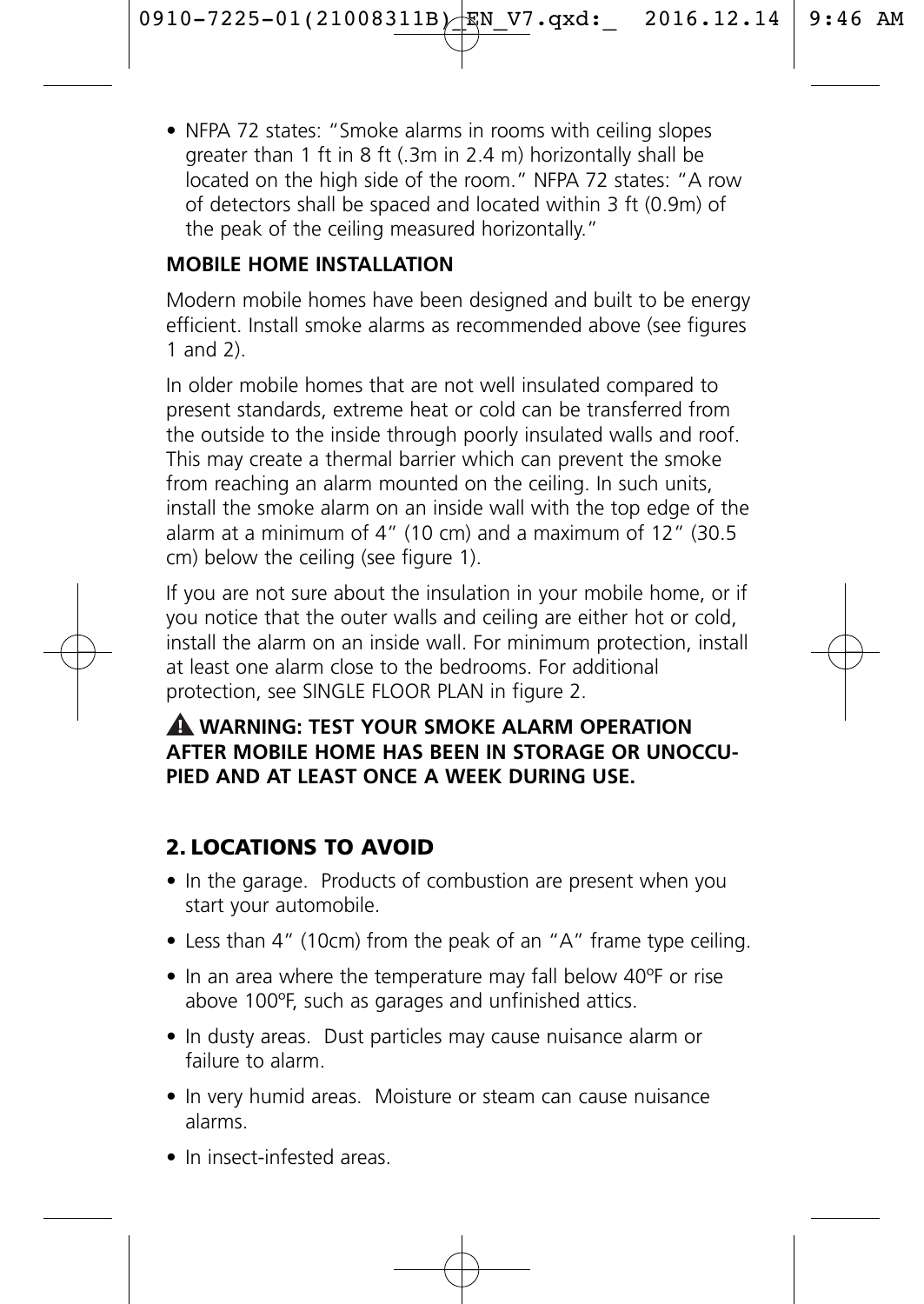- Smoke alarms should not be installed within 3 ft (.9m) of the following: the door to a kitchen, the door to a bathroom containing a tub or shower, forced air supply ducts used for heating or cooling, ceiling or whole house ventilating fans, or other high air flow areas.
- Kitchens. Normal cooking may cause nuisance alarms. If a kitchen alarm is desired, it should have an alarm silence feature or be a photoelectric type.
- Near fluorescent lights. Electronic "noise" may cause nuisance alarms.
- Smoke alarms are not to be used with detector quards unless the combination (alarm and guard) has been evaluated and found suitable for that purpose.

## 3. INSTALLATION INSTRUCTIONS

#### **CAUTION: THIS UNIT IS SEALED (INCLUDING THE ! BATTERY). THE COVER IS NOT REMOVABLE!**

1.To insure aesthetic alignment of the alarm with the hallway or wall, the "A" line on the mounting bracket should be parallel with the hallway when ceiling mounting or horizontal when wall mounting.

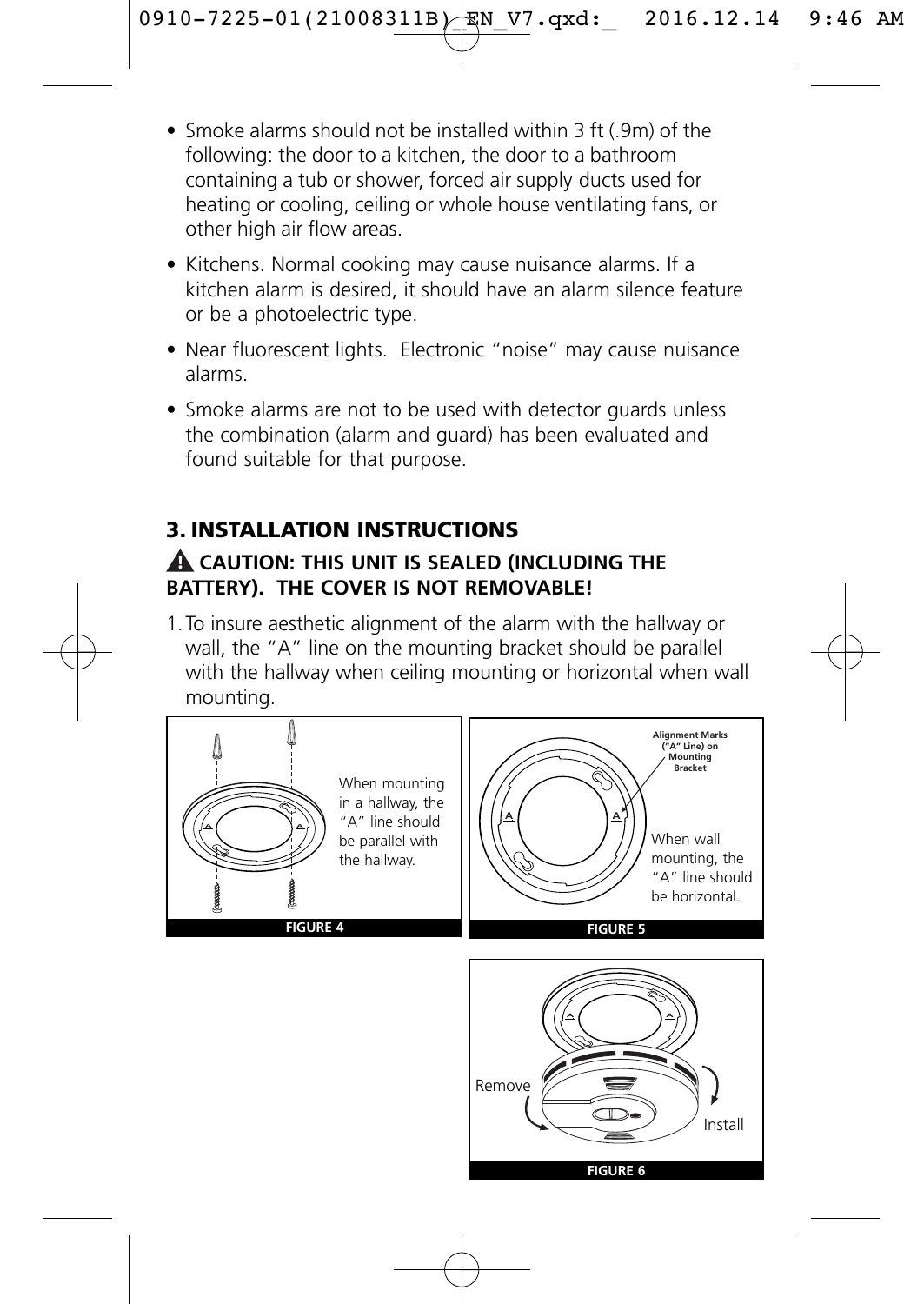- 2.After selecting the proper smoke alarm location as described in Section 1, attach the mounting bracket to the ceiling as shown in figure 3. For wall mounting see figure 4. Place the mounting plate on the wall; be sure the "A" line is horizontal (parallel to the floor). Use the screws and anchors provided to secure the mounting bracket (use 3/16" drill bit for anchors).
- 3.This alarm has a battery permanently sealed inside the alarm no battery installation is necessary.

#### **ACTIVATING THE ALARM**

**This model is equipped with a feature that automatically activates the alarm when the alarm is mounted to the mounting bracket for the first time.** 

**This battery activation is a one-time action, and cannot be reversed. Once activated the battery will supply power to the alarm for the life of the alarm (10 years). Be sure that the mounting bracket is mounted correctly before installing the alarm on the mounting bracket.**

1.To activate the alarm, install the alarm on the mounting bracket (figure 6) and rotate the alarm clockwise (as indicated on the alarm cover) until the alarm ratchets into place (the ratcheting function allows for aesthetic alignment). NOTE: The alarm will mount to the bracket in four (4) positions (every 90 degrees).

#### **The alarm is now activated!**

2.After installation/activation, test your alarm by depressing and holding down the test button for a minimum of 5 seconds (or until the alarm sounds). This should sound the alarm.

#### **CAUTION: Due to the loudness (85 decibels) of the ! alarm, always stand an arms length away from the unit when testing.**

## **TAMPER RESIST FEATURE**

#### **Smoke Alarm Tamper Resist Feature**

This alarm is equipped with a tamper resist feature that helps prevent someone from removing the unit from the mounting bracket. When activated, it can be very effective in preventing smoke alarm removal or tampering.

Activate the smoke alarm tamper resist feature by breaking off the four posts in the square holes in the mounting bracket (see figure 7). When the posts are broken off, the tamper resist on the base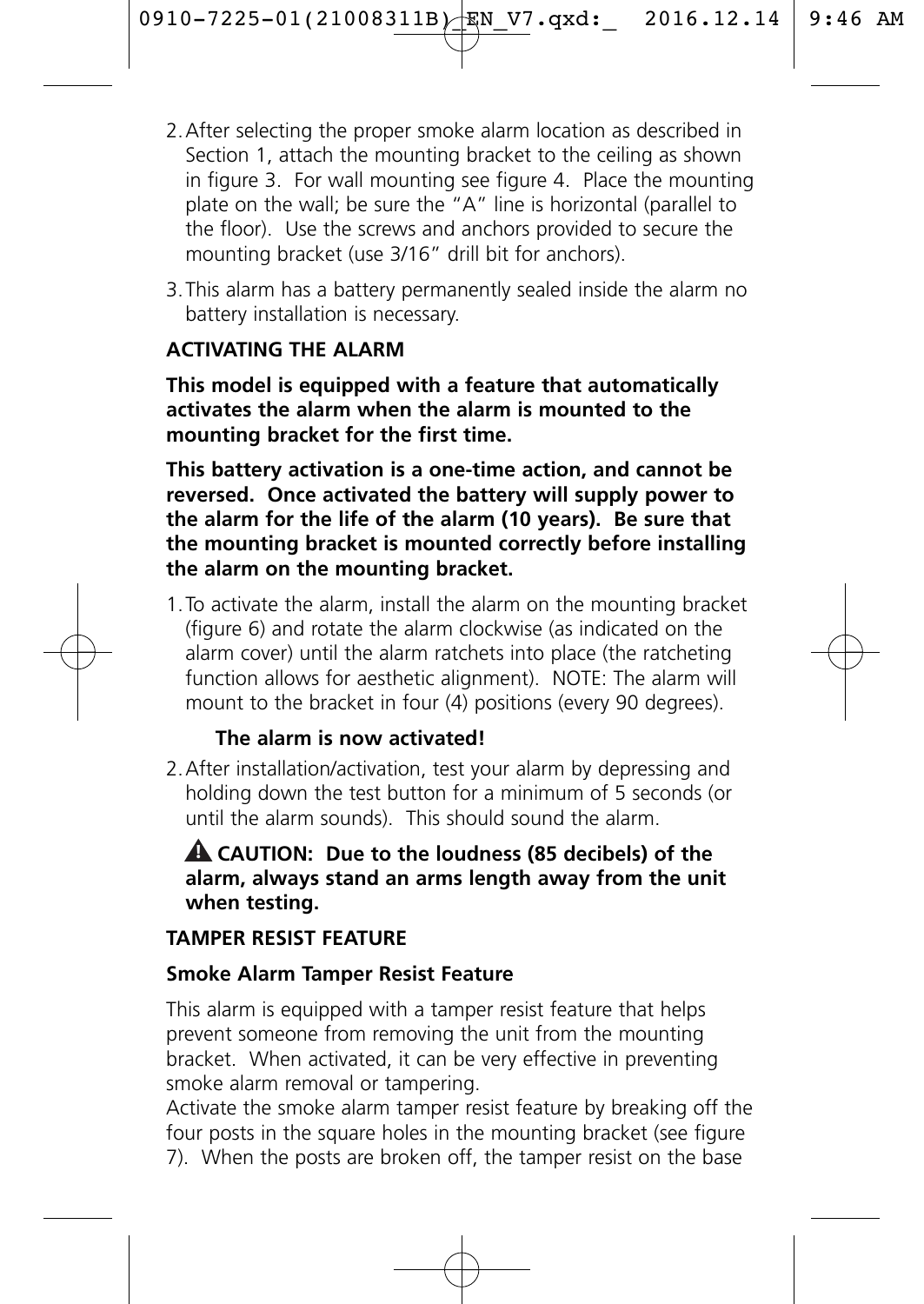is allowed to engage the mounting bracket. Rotate the alarm onto the mounting bracket until you hear the tamper resist tab snap into place, locking the alarm on the mounting bracket. Using the tamper resist feature will help deter children and others from removing the alarm from the bracket.

**NOTE: To remove the alarm when the tamper resist tab is engaged, press down on the tamper resist tab and rotate the alarm in the direction indicated by the arrows on the cover of the alarm (see figure 8).**



## 4. OPERATION AND TESTING

**OPERATION:** The smoke alarm is operating once the alarm is activated (see Section 3) and testing is complete. When products of combustion are sensed, the unit sounds a loud 85db pulsating alarm until the air is cleared.

SMART HUSH™ CONTROL: The SMART HUSH™ feature has the capability of temporarily desensitizing the alarm circuit for approximately 8 minutes. This feature is to be used only when a known alarm condition, such as smoke from cooking, activates the alarm. The smoke alarm is desensitized by pushing the HUSH® button on the smoke alarm cover. If the smoke is not too dense, the alarm will silence immediately and the red LED will illuminate for 1 seconds every 8 seconds for 7 to 9 minutes. This indicates that the alarm is in a temporarily desensitized condition. The smoke alarm will automatically reset after approximately 8 minutes and sound the alarm if particles of combustion are still present. The SMART HUSH™ feature can be used repeatedly until the air has been cleared of the condition causing the alarm. Pushing the test/reset button on the alarm will end the temporarily desensitized period.

#### **NOTE: DENSE SMOKE WILL OVERRIDE THE SMART HUSHTM CONTROL FEATURE AND SOUND A CONTINUOUS ALARM.**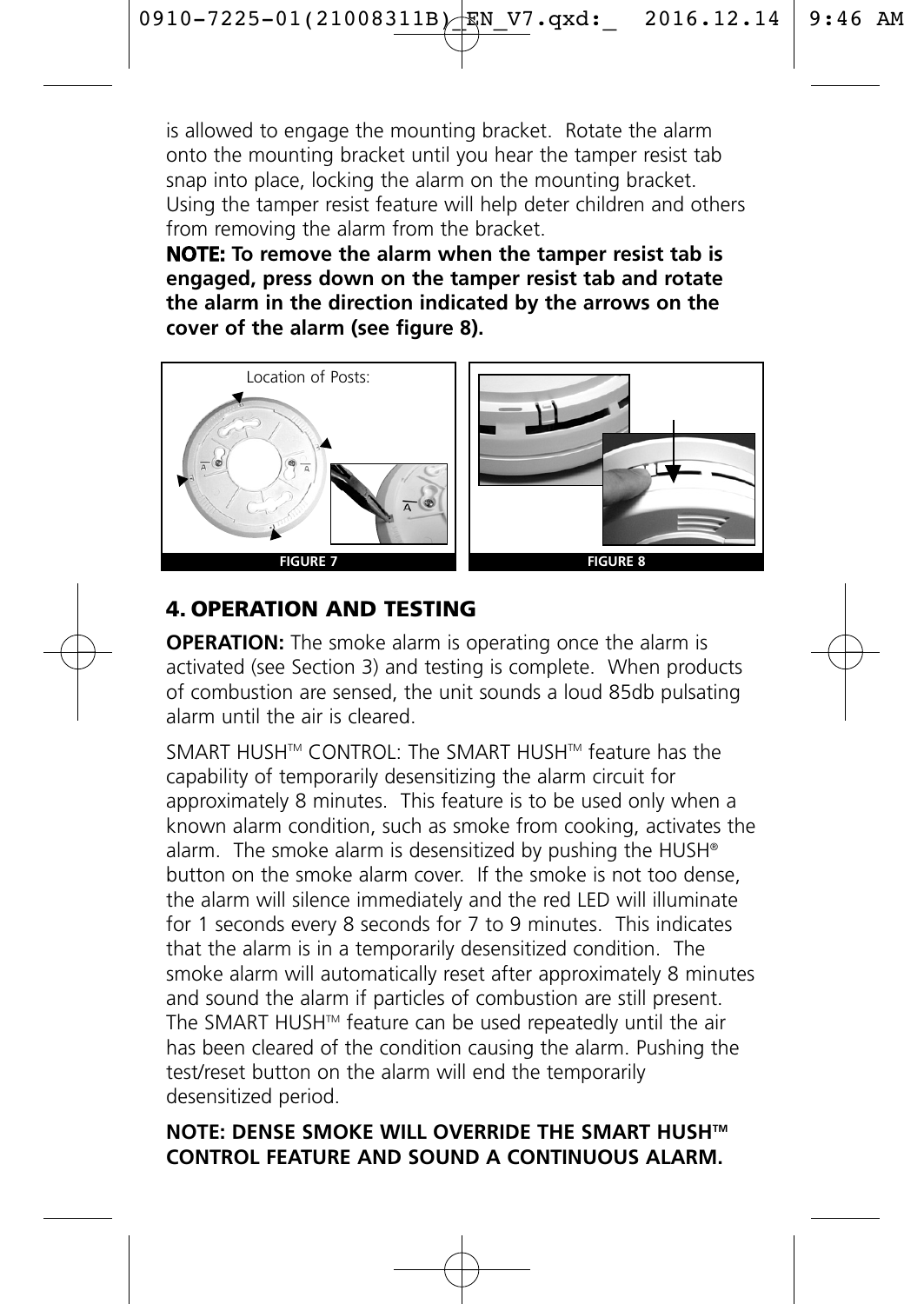#### **CAUTION: BEFORE USING THE ALARM SMART HUSHTM FEA-! TURE, IDENTIFY THE SOURCE OF THE SMOKE AND BE CERTAIN A SAFE CONDITION EXISTS.**

**FLASHING LED LIGHT:** This smoke alarm is equipped with a flashing red indicator light with four modes of operation:

- The LED will flash every 40-45 seconds in the standby mode signifying that the alarm is receiving power.
- The LED will flash every 1.5 seconds when the alarm is sounding.
- The LED will illuminate for 1 seconds every 8 seconds while the alarm is in the temporarily desensitized mode.
- If alarm memory has been set (see below for alarm memory description), the LED will flash rapidly when the test button is pressed.

**ALARM MEMORY:** This smoke alarm has an memory function that will inform you if the alarm has sounded since the test button was last pressed. The alarm memory will cause the red LED to flash rapidly when the test button is pressed. The alarm memory is reset when the test button is released.

**TESTING:** Test by pushing the test button on the cover and holding it down for a minimum of 5 seconds (or until the alarm sounds). This will sound the alarm if the electronic circuitry, horn, and battery are working. If no alarm sounds, the unit has defective battery or other failure. DO NOT use an open flame to test your alarm, you could damage the alarm or ignite combustible materials and start a structure fire.

#### **NOTE: WEEKLY TESTING IS REQUIRED.**

TEST THE ALARM WEEKLY TO ENSURE PROPER OPERATION. Erratic or low sound coming from your alarm may indicate a defective alarm, and it should be returned for service (see Section 11).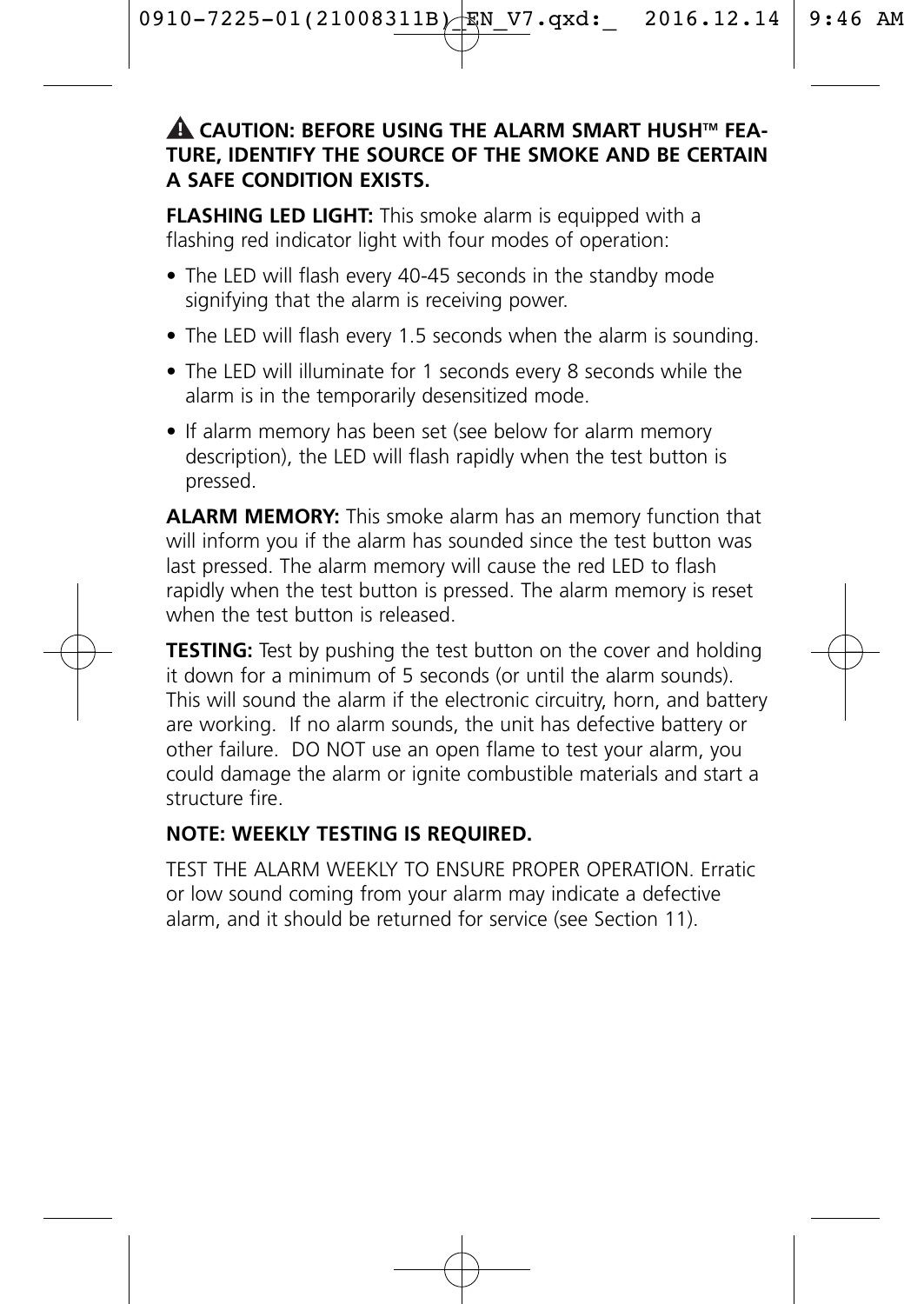## 5. NUISANCE ALARMS

Smoke alarms are designed to minimize nuisance alarms. Cigarette smoke will not normally set off the alarm, unless the smoke is blown directly into the alarm. Combustion particles from cooking may set off the alarm if the alarm is located close to the cooking area. Large quantities of combustible particles are generated from spills or when broiling. Using the fan on a range hood which vents to the outside (non-recirculating type) will also help remove these combustible products from the kitchen

This model i9010 has a SMART HUSH™ control that is extremely useful in a kitchen area or other areas prone to nuisance alarms. For more information refer to Section 4, OPERATION AND TESTING.

If the alarm does sound, check for fires first. If a fire is discovered, get out and call the fire department. If no fire is present, check to see if one of the reasons listed in Section 2 may have caused the alarm.

## 6. Battery

**NOTE: One Lithium-Ion battery, permanently sealed inside the alarm, powers this unit; no battery installation or replacement is necessary for the life of the alarm.**

#### **WARNING! DO NOT ATTEMPT TO OPEN THE ALARM FOR ! ANY REASON!**

To activate the alarm, attach the alarm to the mounting bracket by rotating in the direction of the arrows on the cover, see ACTIVATING ALARM in Section 3 (INSTALLATION INSTRUCTIONS).

**Low battery:** This alarm has a low battery monitor circuit which will cause the alarm to "chirp" approximately every 40-45 seconds, for a minimum of thirty (30) days, when the battery is low, to indicate that the alarm needs replacement.

#### **NOTE: If the tamper resist feature has been activated, see TAMPER RESIST FEATURE in Section 3 (INSTALLATION INSTRUCTIONS).**

**THE UNIT MUST BE DISCHARGED (see "Permanently Disable Alarm / Discharge Battery" section) when alarm is in "low battery" condition.**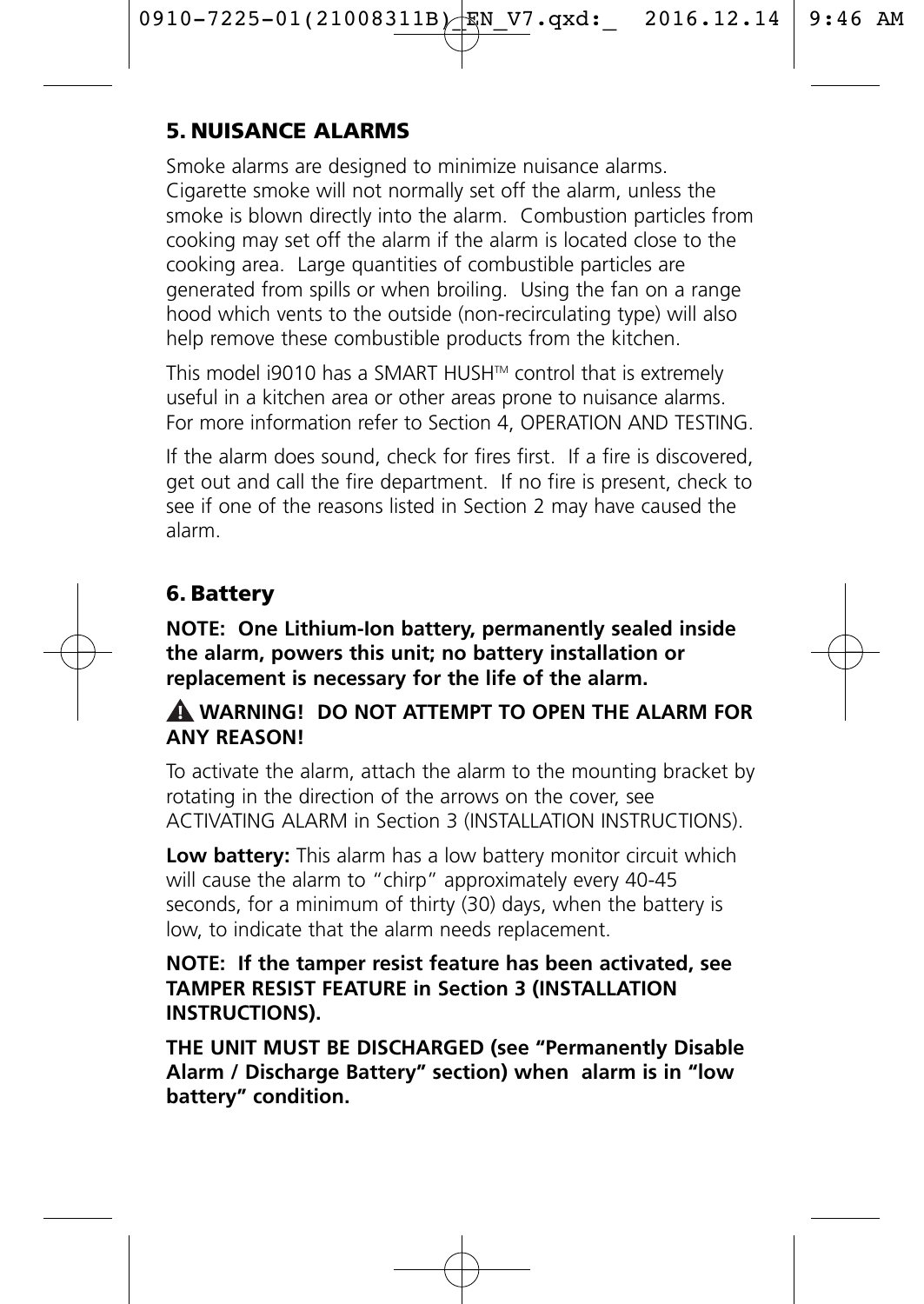#### 7. PERMANENTLY DISABLE ALARM / DISCHARGE BATTERY

# WARNING! **!**

- **Discharging the battery is permanent. Once the alarm has been discharged, it cannot be reactivated!**
- **• Once discharged , the alarm will NO LONGER DETECT SMOKE.**
- **Once the alarm is discharged the battery will be depleted and the alarm will no longer function.**
- **Once the alarm has been discharged, it cannot be mounted onto the mounting plate or reactivated.**

#### **To Permanently Disable Alarm / Discharge Battery:**

• To remove the alarm when the tamper resist tab is engaged, press down on the tamper resist tab and rotate the alarm in the direction indicated by the arrows on the cover of the alarm (see figure 8).



• Push in the dashed area with a screwdriver to break tab.

• After the tab is broken, use the screwdriver to turn the slotted arrow to the "PERMANENTLY DISABLE and DISCHARGE alarm" location. This will disable the alarm, stop the low battery "chirps" and render the alarm safe for disposal by draining the battery.

**WARNING! Failure to DISCHARGE alarm as instructed ! prior to disposal may create potential for lithium battery related fire or hazard.**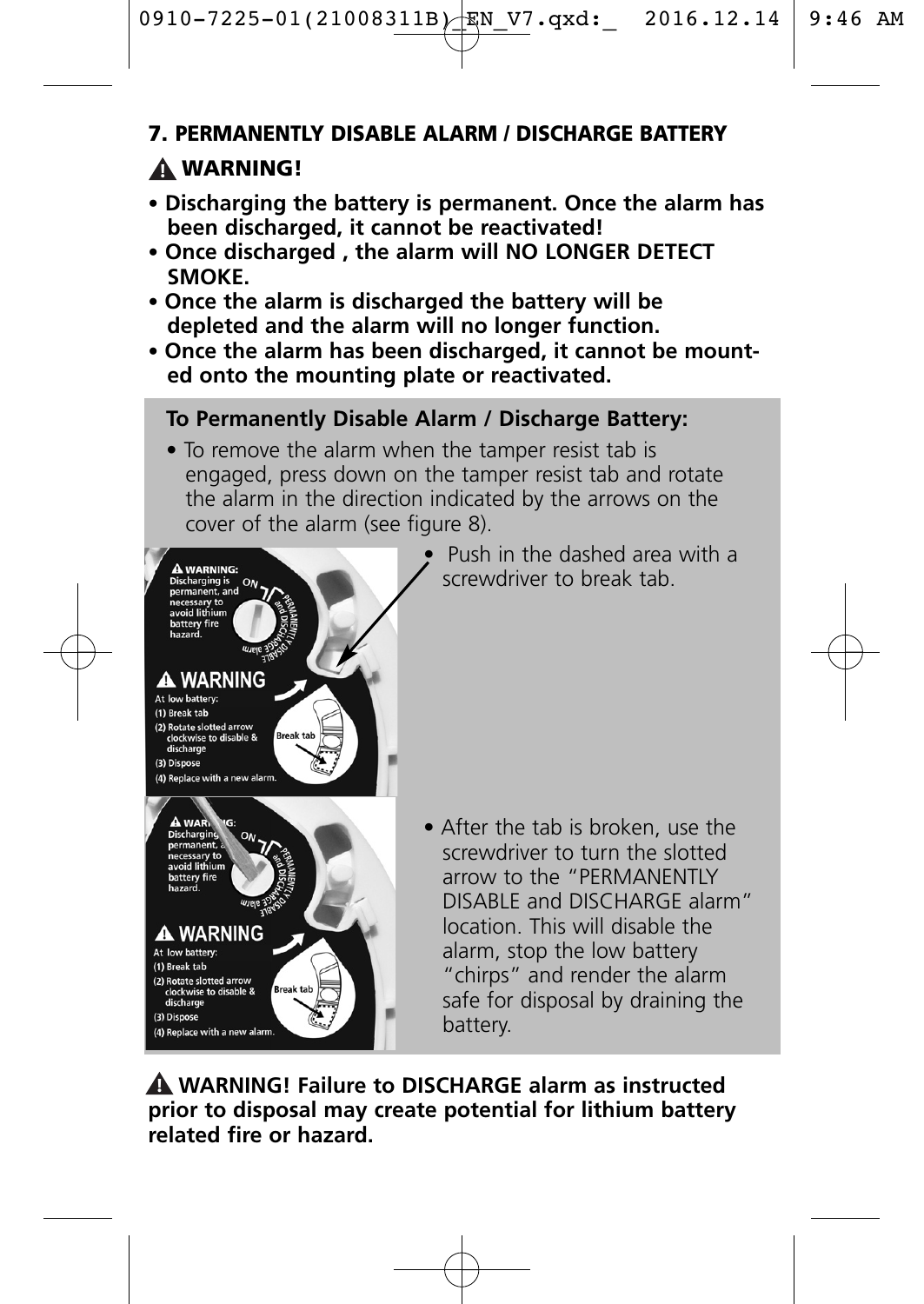# **8. MAINTENANCE**

## **CLEANING YOUR ALARM**

## **YOUR ALARM SHOULD BE CLEANED AT LEAST ONCE A YEAR**

If the tamper resist feature has been activated you will need to follow the instructions in Section 3 to remove your alarm for maintenance.

To clean your alarm, remove it from the mounting bracket as outlined in the beginning of this section. You can clean the interior of your alarm (sensing chamber) by using compressed air or a vacuum cleaner hose and blowing or vacuuming through the openings around the perimeter of the alarm. The outside of the alarm can be wiped with a damp cloth.

After cleaning, reinstall your alarm and test your alarm by using the test button. If cleaning does not restore the alarm to normal operation the alarm should be replaced.

# 9. LIMITATIONS OF SMOKE ALARMS

# **WARNING: PLEASE READ CAREFULLY AND THOROUGHLY !**

- NFPA 72 states: Life safety from fire in residential occupancies is based primarily on early notification to occupants of the need to escape, followed by the appropriate egress actions by those occupants. Fire warning systems for dwelling units are capable of protecting about half of the occupants in potentially fatal fires. Victims are often intimate with the fire, too old or young, or physically or mentally impaired such that they cannot escape even when warned early enough that escape should be possible. For these people, other strategies such as protection-in-place or assisted escape or rescue are necessary.
- Leading authorities recommend that both ionization and photoelectric smoke alarms be installed to help insure maximum detection of the various types of fires that can occur within the home. Ionization sensing alarms may detect invisible fire particles (associated with fast flaming fires) sooner than photoelectric alarms. Photoelectric sensing alarms may detect visible fire particles (associated with slow smoldering fires) sooner than ionization alarms.
- A battery powered alarm must have a battery of the specified type, in good condition and installed properly.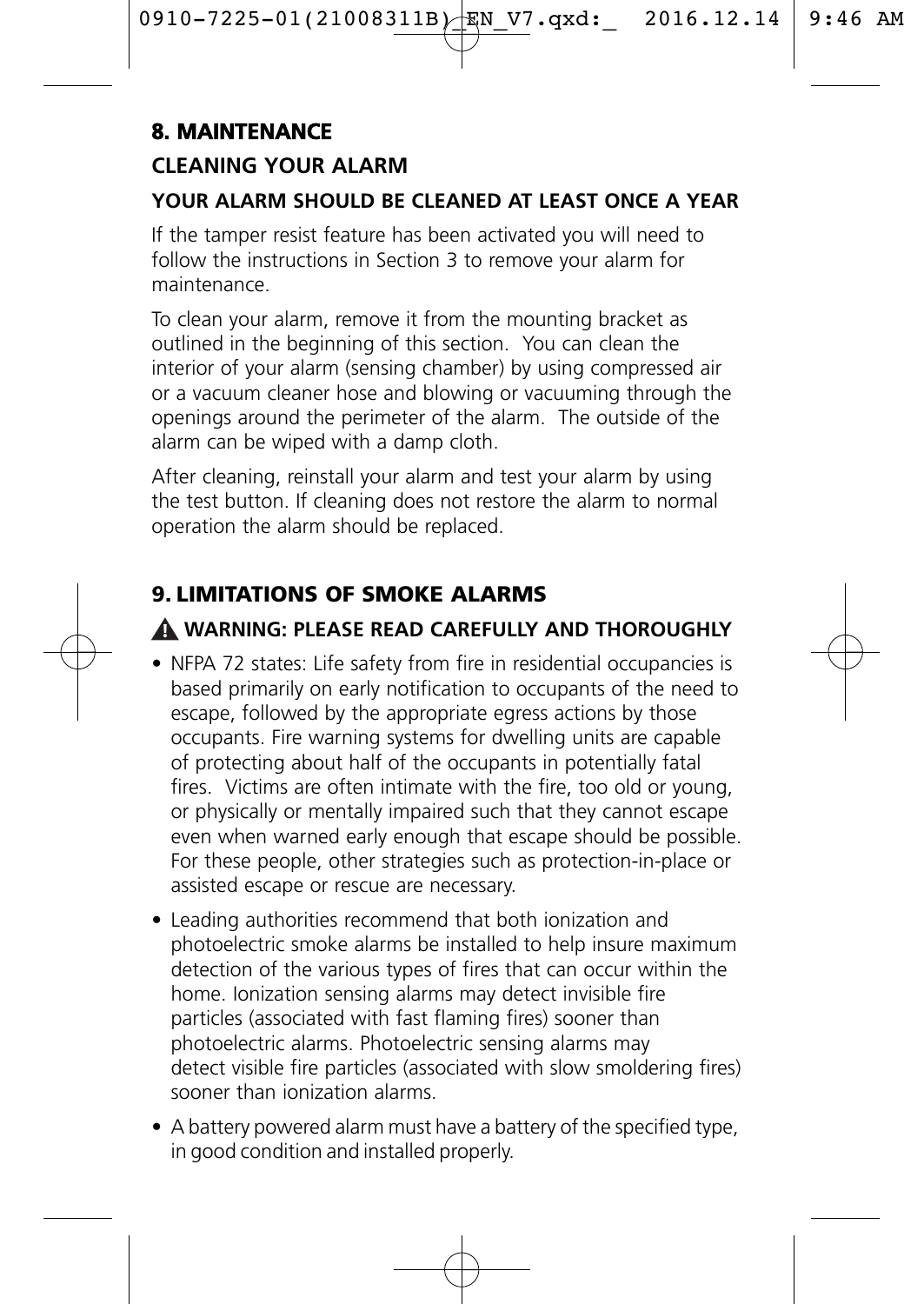- AC powered alarms (without battery backup) will not operate if the AC power has been cut off, such as by an electrical fire or an open fuse.
- Smoke alarms must be tested regularly to make sure the batteries and the alarm circuits are in good operating condition.
- Smoke alarms cannot provide an alarm if smoke does not reach the alarm. Therefore, smoke alarms may not sense fires starting in chimneys, walls, on roofs, on the other side of a closed door or on a different floor.
- If the alarm is located outside the bedroom or on a different floor, it may not wake up a sound sleeper.
- The use of alcohol or drugs may also impair one's ability to hear the smoke alarm. For maximum protection, a smoke alarm should be installed in each sleeping area on every level of a home.
- Although smoke alarms can help save lives by providing an early warning of a fire, they are not a substitute for an insurance policy. Home owners and renters should have adequate insurance to protect their lives and property.

## 10. GOOD SAFETY HABITS

#### **DEVELOP AND PRACTICE A PLAN OF ESCAPE**

- Install and maintain Fire extinguishers on every level of the home and in the kitchen, basement and garage. Know how to use a fire extinguisher prior to an emergency.
- Make a floor plan indicating all doors and windows and at least two (2) escape routes from each room. Second story windows may need a rope or chain ladder.
- Have a family meeting and discuss your escape plan, showing everyone what to do in case of fire.
- Determine a place outside your home where you all can meet if a fire occurs.
- Familiarize everyone with the sound of the smoke alarm and train them to leave your home when they hear it.
- Practice a fire drill at least every six months, including fire drills at night. Ensure that small children hear the alarm and wake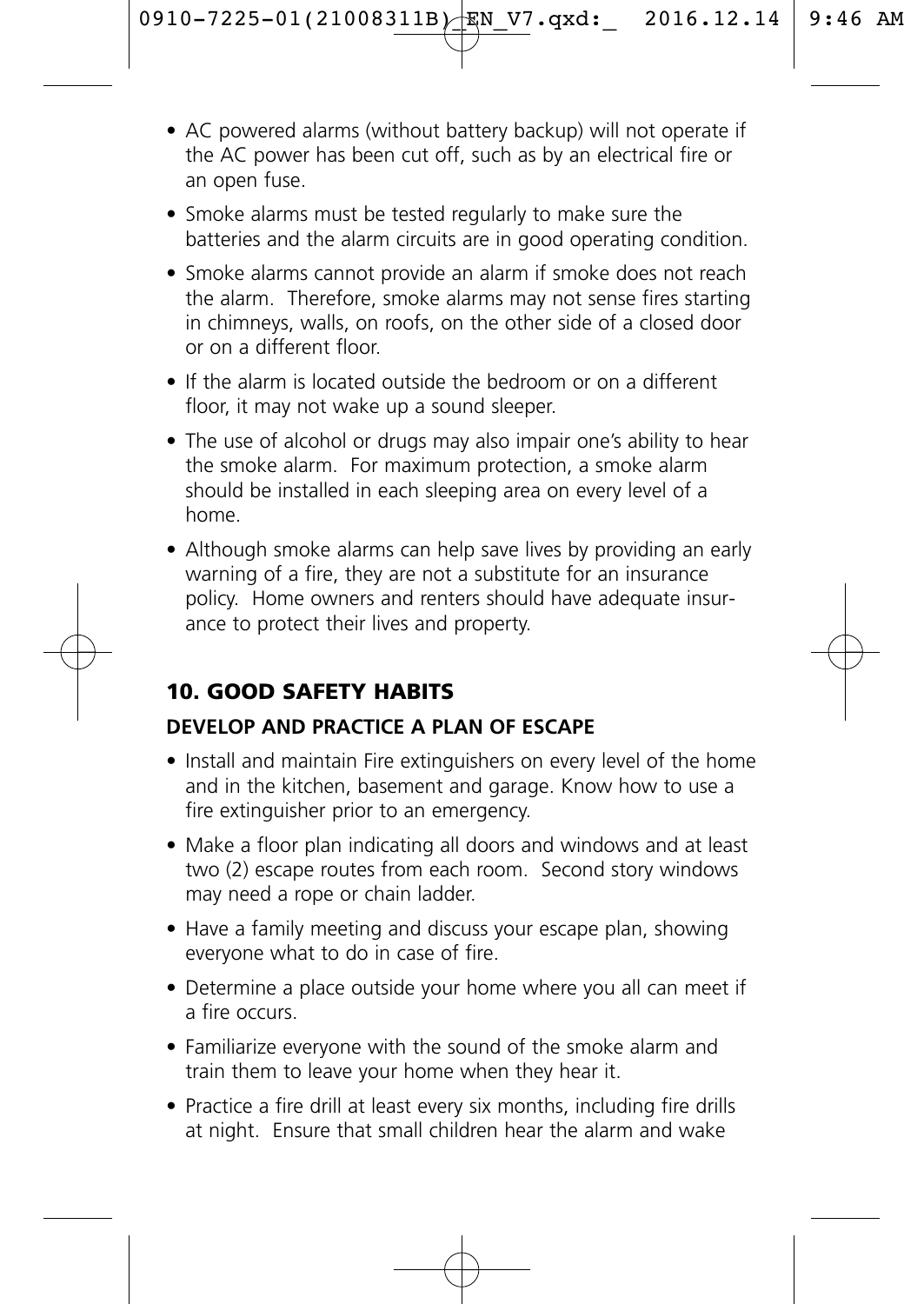when it sounds. They must wake up in order to execute the escape plan. Practice allows all occupants to test your plan before an emergency. You may not be able to reach your children. It is important they know what to do.

• Current studies have shown smoke alarms may not awaken all sleeping individuals, and that it is the responsibility of individuals in the household that are capable of assisting others to provide assistance to those who may not be awakened by the alarm sound, or to those who may be incapable of safely evacuating the area unassisted.

#### **WHAT TO DO WHEN THE ALARM SOUNDS**

- Alert small children in the home.
- Leave immediately by your escape plan. Every second counts, so don't waste time getting dressed or picking up valuables.
- In leaving, don't open any inside door without first feeling its surface. If hot, or if you see smoke seeping through cracks, don't open that door! Instead, use your alternate exit. If the inside of the door is cool, place your shoulder against it, open it slightly and be ready to slam it shut if heat and smoke rush in.
- Stay close to the floor if the air is smoky. Breathe shallowly through a cloth, wet if possible.
- Once outside, go to your selected meeting place and make sure everyone is there.
- Call the fire department from your cell phone outside, or your neighbor's home - not from yours!
- Don't return to your home until the fire officials say that it is all right to do so.

There are situations where a smoke alarm may not be effective to protect against fire as stated in the NFPA Standard 72. For instance:

- a) smoking in bed
- b) leaving children home alone
- c) cleaning with flammable liquids, such as gasoline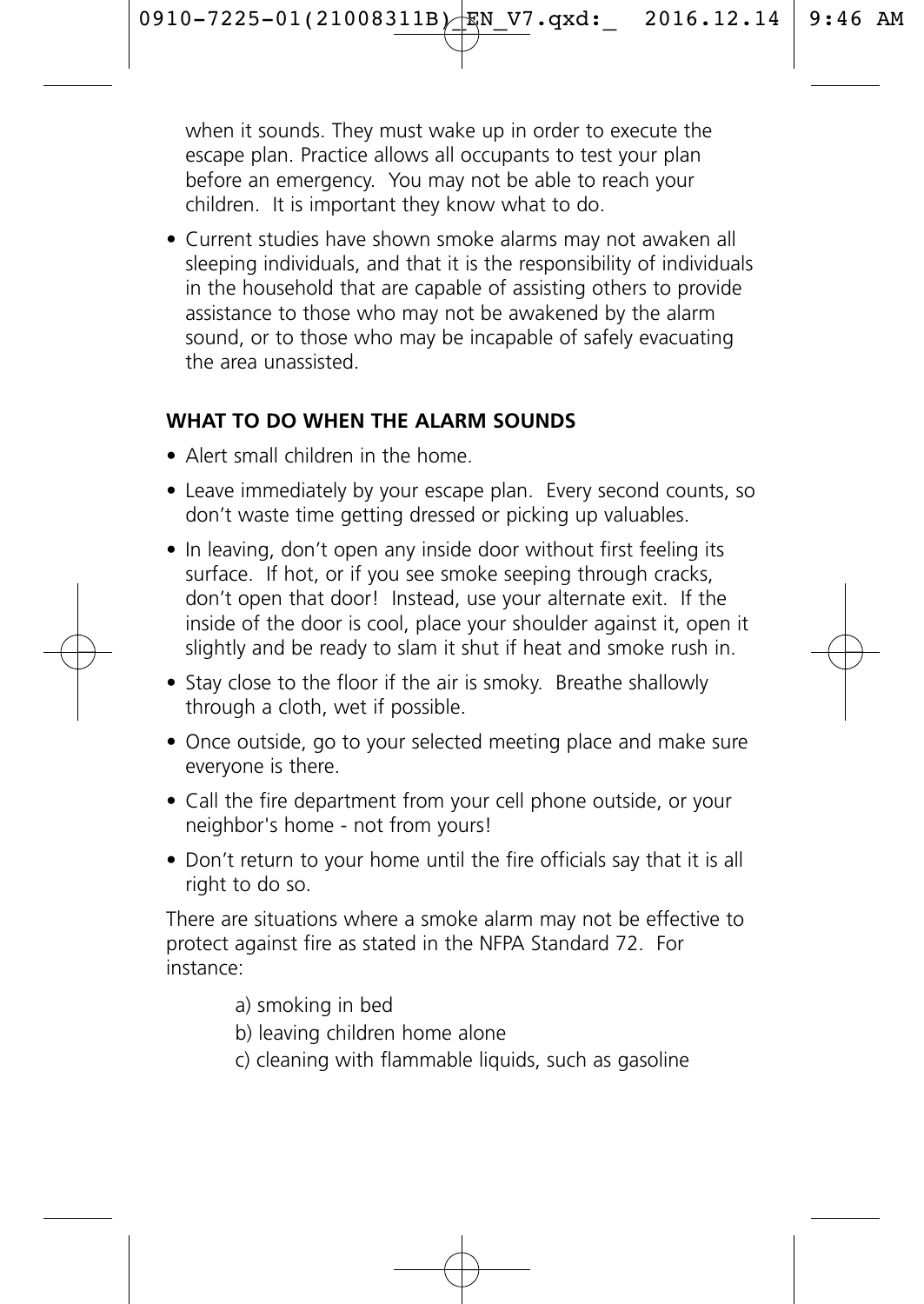## 11. NRC INFORMATION

Ionization type smoke alarms use a very small amount of a radioactive element in the sensing chamber to enable detection of visible and invisible combustion products.

The radioactive element is safely contained in the chamber and requires no adjustments or maintenance. This smoke alarm meets or exceeds all government standards. It is manufactured and distributed under license from the U.S. Nuclear Regulatory Commission.

# 12. NFPA REQUIRED PROTECTION

The National Fire Protection Association's Standard 72 provides the following information:

Where required by other governing laws, codes, or standards for a specific type of occupancy, approved single and multiple-station smoke alarms shall be installed as follows:

- (1) In all sleeping rooms and guest rooms.
- (2) Outside of each separate dwelling unit sleeping area, within 21 ft (6.4 m) of any door to a sleeping room, with the distance measured along a path of travel.
- (3) On every level of a dwelling unit, including basements.
- (4) On every level of a residential board and care occupancy (small facility), including basements and excluding crawl spaces and unfinished attics.
- (5) In the living area(s) of a guest suite.
- (6) In the living area(s) of a residential board and care occupancy (small facility).

Smoke Detection - Are More Smoke Alarms Desirable? The required number of smoke alarms might not provide reliable early warning protection for those areas separated by a door from the areas protected by the required smoke alarms. For this reason, it is recommended that the householder consider the use of additional smoke alarms for those areas for increased protection. The additional areas include the basement, bedrooms, dining room, furnace room, utility room, and hallways not protected by the required smoke alarms. The installation of the smoke alarms in the kitchen, attic (finished or unfinished), or garage is normally not recommended, as these locations occasionally experience conditions that can result in improper operation.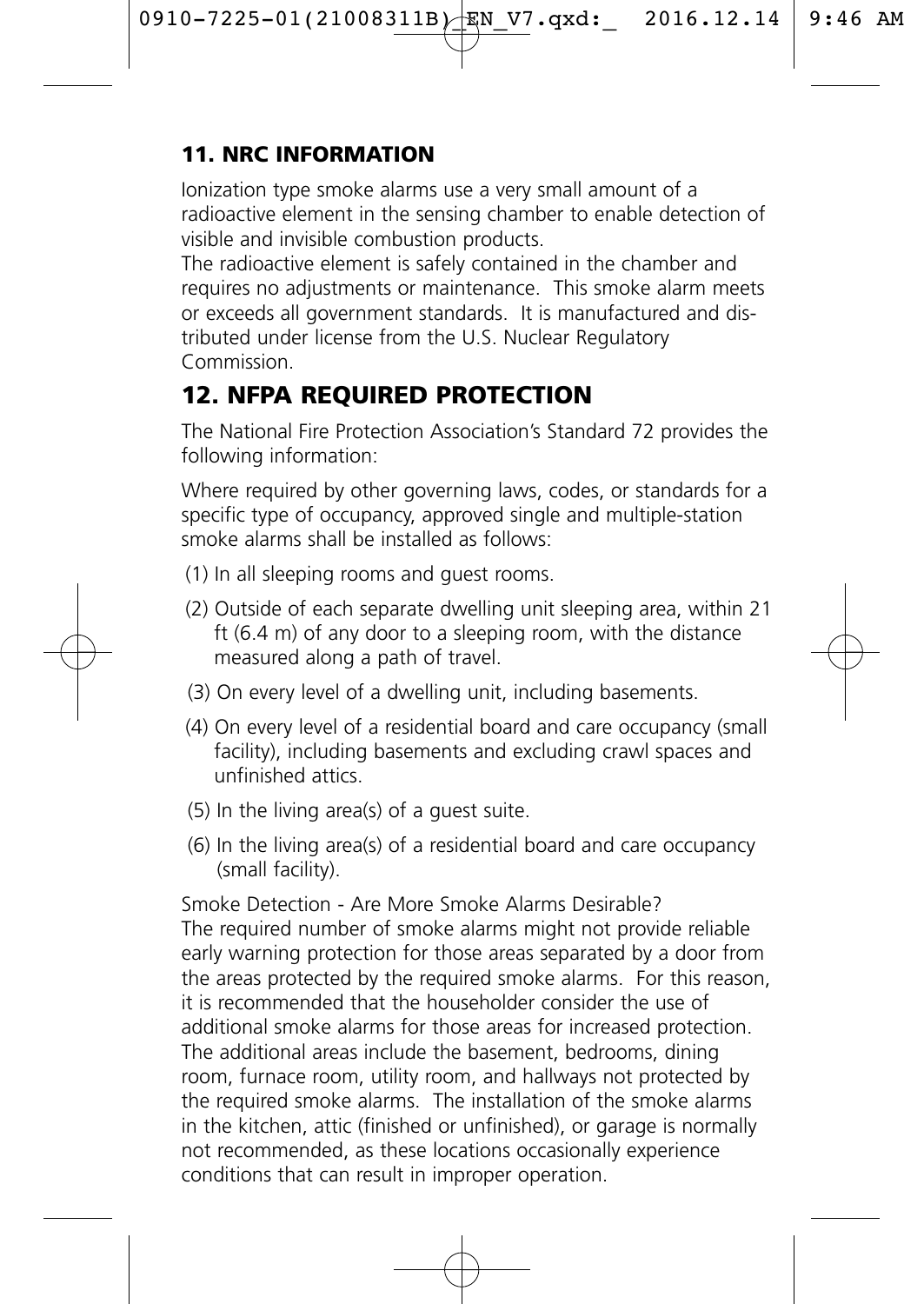This equipment should be installed in accordance with the National Fire Protection Association's Standard 72 (NFPA, Batterymarch Park, Quincy, MA 02269).

NOTIFY YOUR LOCAL FIRE DEPARTMENT AND INSURANCE COMPANY OF YOUR SMOKE ALARM INSTALLATION.

## 13. A CAUTION (AS REQUIRED BY THE CALIFORNIA STATE FIRE MARSHAL)

"Early warning fire detection is best achieved by the installation of fire detection equipment in all rooms and areas of the household as follows. A smoke alarm installed in each separate sleeping area (in the vicinity of, but outside of the bedrooms), and heat or smoke detectors in the living rooms, dining rooms, bedrooms, kitchens, hallways, attics, furnace rooms, closets, utility and storage rooms. basements and attached garages".

The NFPA suggests that alarms installed within 20' (6.1m) of cooking appliances shall have an alarm silence feature or be of the photoelectric type.

# 14. FCC

This device complies with part 15 of the FCC Rules. Operation is subject to the following two conditions: (1) This device may not cause harmful interference, and (2) this device must accept any interference received, including interference that may cause undesired operation.

## 15. SERVICE AND WARRANTY

If after reviewing this user guide you feel that your smoke alarm is defective in any way, do not tamper with the unit. Return it for servicing to: KIDDE Safety, 1016 Corporate Park Dr., Mebane, NC 27302. 1-800-880-6788 (See Warranty for in-warranty returns).